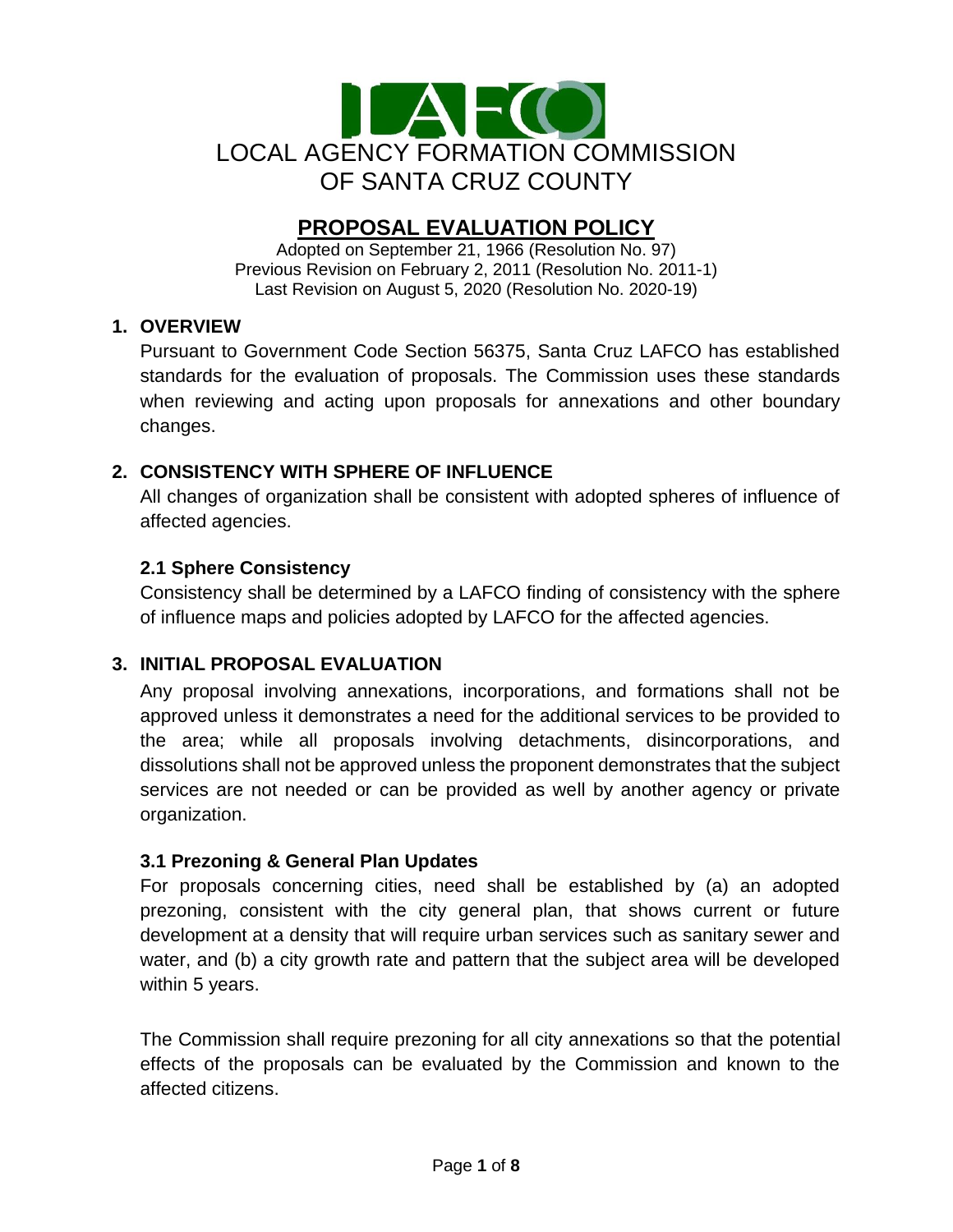## **3.2 Existing Land Use Designations**

For proposals concerning the extension of other services by annexation, incorporation, or district formation, need shall be established by the applicable general plan land use designations and the service levels specified for the subject area in the applicable general plan.

Generally, LAFCO will presume to favor a city's general plan inside the sphere of influence adopted for the city by LAFCO, and the county's general plan elsewhere. It is the proponent's responsibility to prove any exception by referring to the policies of the Local Government Reorganization Act.

#### **3.3 Divestiture of Services**

For proposals involving the discontinuation of services, lack of need shall be established by (a) no serious effects on the current users of the service due to discontinuation, and (b) no projected serious effects on the uses that can be expected to occur in the next 5 years based upon the applicable general plan and projected growth rates and patterns.

## **3.4 Population Analysis**

In reviewing proposals, LAFCO shall consider: (1) the "population" in the proposal area to be the population recorded in the last biennial or special census unless the proponent or affected agency can present updated or more detailed information which LAFCO determines to be more accurate, (2) the "population density" to be the population divided by the acreage, and (3) the "per capita assessed valuation" to be the full cash value of all the property in a proposal area (as set by the last secured property tax roll) divided by the population.

#### **3.5 Overlapping Plans**

In cases of overlapping plans, LAFCO shall make a determination of which general plan best carries out the policies of the Local Government Reorganization Act.

#### **3.6 In-Fill Development**

In order to avoid further urban sprawl, LAFCO shall encourage in-fill development in urban areas and annexations of areas inside the city sphere of influence.

#### **3.7 Provision of Services**

In order for LAFCO to approve a change of organization, the proponent shall demonstrate that the subject services can be provided in a timely manner and at a reasonable cost.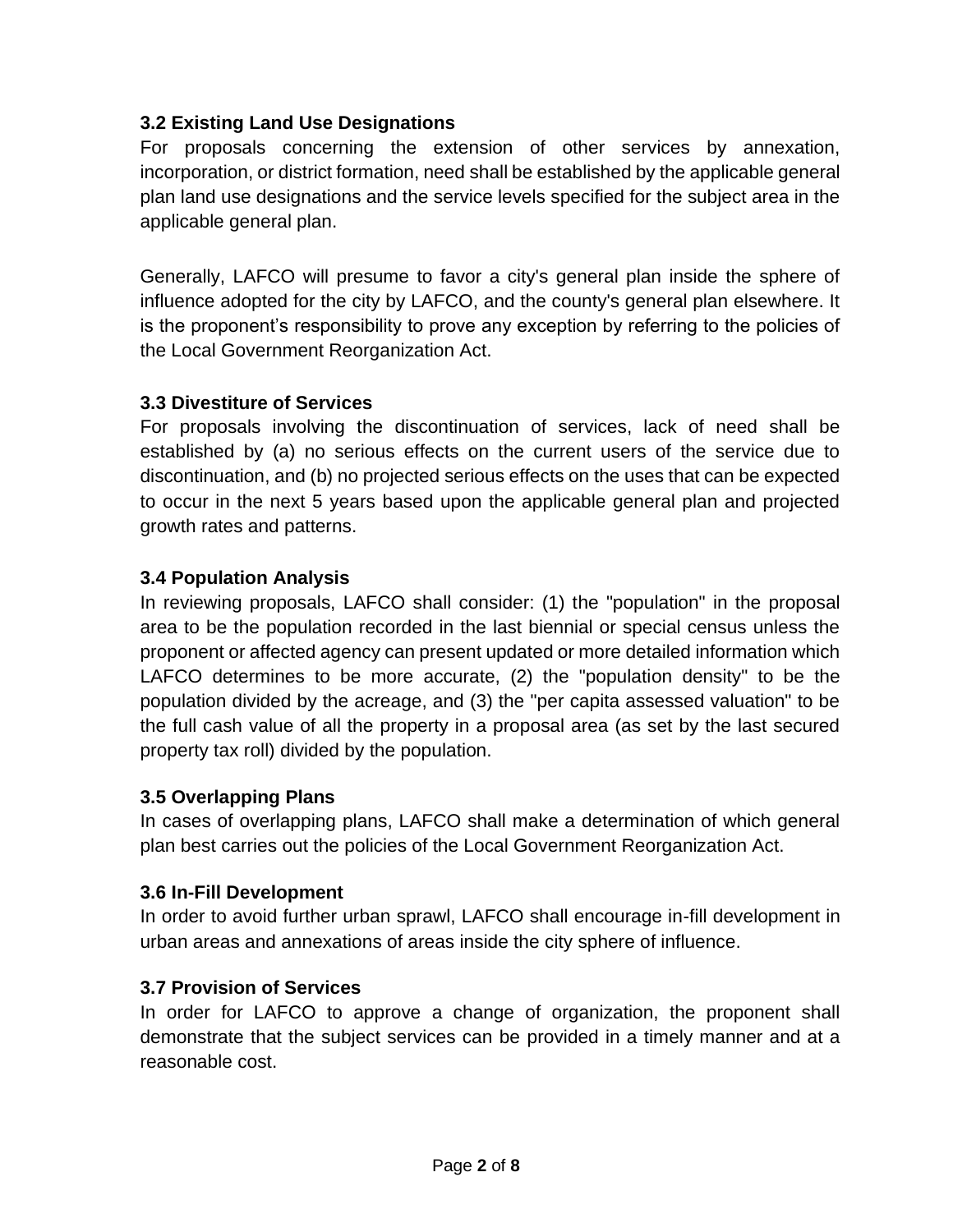#### **3.8 Proposals exceeding 50 acres**

For proposals involving the extension of general municipal services to proposal areas greater than 50 acres, the proponent shall either: (a) plan staged growth beginning closest to an existing urban area, or (b) demonstrate why such a plan does not promote urban sprawl and an inefficient pattern of services.

## **4. AFFECTED AGENCIES AND BOUNDARIES**

Proposals, where feasible, should minimize the number of local agencies and promote the use of multi-purpose agencies.

#### **4.1 Ranking Different Boundary Changes**

New or consolidated service shall be provided by one of the following agencies in the descending order of preference:

- a) Annexation to an existing city;
- b) Annexation to an existing district of which the Board of Supervisors is the governing body;
- c) Annexation to an existing multi-purpose district;
- d) Annexation to another existing district;
- e) Formation of a new county service area;
- f) Incorporation of a new city;
- g) Formation of a new multi-purpose district; or
- h) Formation of a new single-purpose district.

#### **4.2 Consolidation Proposals**

The Commission will promote and approve district consolidations, where feasible.

#### **4.3 Logical Boundaries**

LAFCO shall promote more logical agency boundaries.

#### **4.4 Political Boundaries**

To the greatest possible extent, boundaries shall follow existing political boundaries, natural features (such as ridges and watercourses), and constructed features (such as railroad tracks).

#### **4.5 Roads and Streets (Right-of-Way)**

Boundary lines shall be located so that entire rights-of-way are placed within the same jurisdiction as the properties fronting on the road.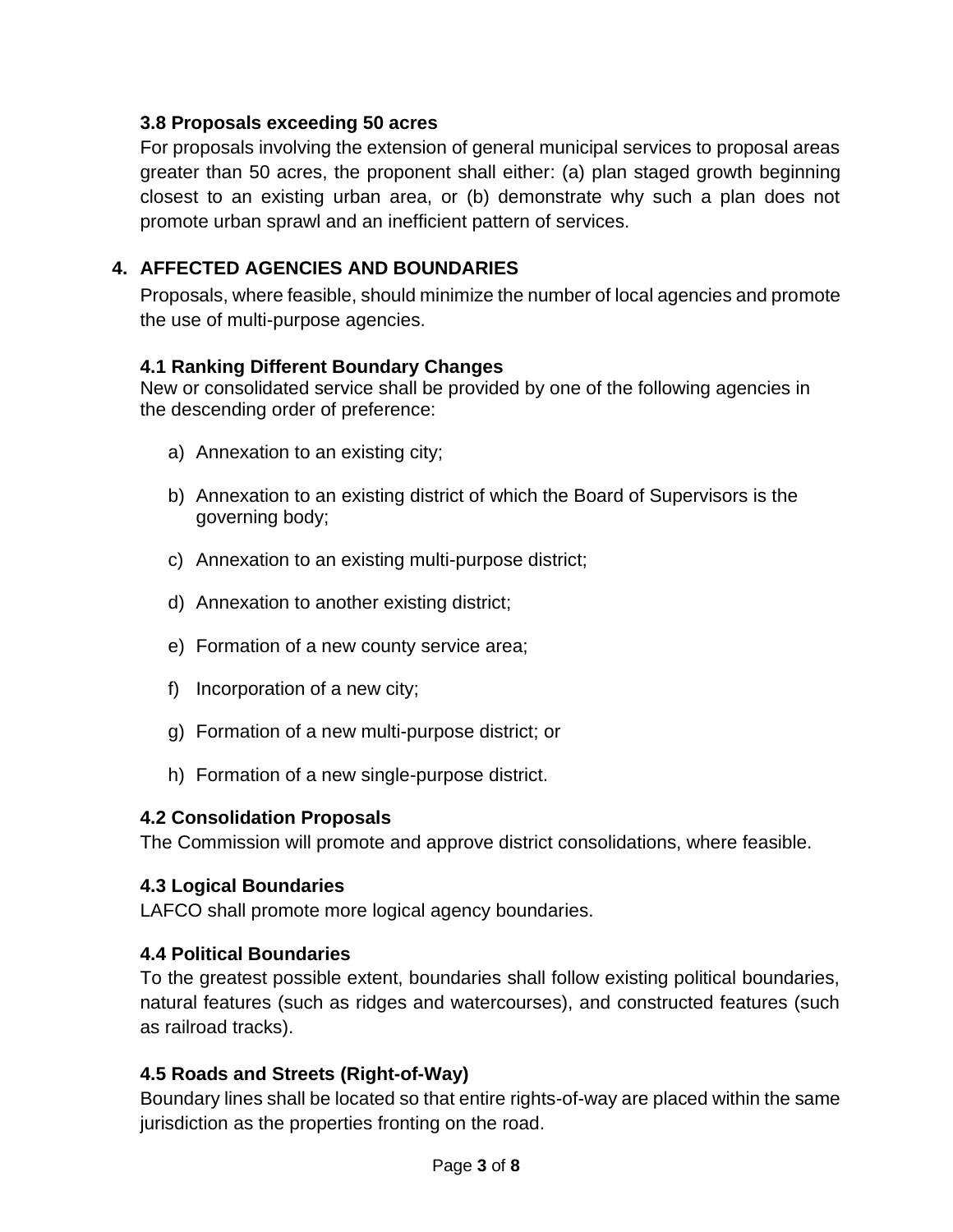## **4.6 Community Boundaries**

Boundaries should avoid dividing an existing identifiable community, commercial district, or other area having social or economic homogeneity. Where such divisions are proposed, the proponents shall justify exceptions to this standard.

#### **4.7 Parcel Boundaries**

The creation of boundaries that divide assessment parcels shall be avoided whenever possible. If the proposed boundary divides assessment parcels, the proponents must justify to the Commission the necessity for such division. If the Commission approves the proposal, the Commission may condition the approval upon obtaining a boundary adjustment or lot split from a city or county.

## **4.8 Prevention of "Islands"**

Boundaries should not be drawn so as to create an island or strip either within the proposed territory or immediately adjacent to it. Where such an island or strip is proposed, the proponent must justify reasons for nonconformance with this standard.

#### **4.9 Prevention of Irregular Boundaries**

Where feasible, city and related district boundary changes should occur concurrently to avoid an irregular pattern of boundaries.

#### **4.10 Social & Economic Interests**

The Commission shall consider the effects of a proposed action on adjacent areas, mutual social and economic interests, and on local governmental structure.

#### **4.11 Metes & Bounds**

A map of any proposed boundary change shall show the present and proposed boundaries of all affected agencies in the vicinity of the proposal site. The Commission shall assure that any approved boundary changes are definite and certain. The Commission may approve a proposal conditioned on the proponent preparing a new boundary map and description.

#### **4.12 Timely LAFCO Actions**

LAFCO will review each proposal and take actions needed to encourage timely annexations to discourage agencies from extending services by agreement without annexing to the agency.

#### **4.13 Financially Desirable Areas**

The sole inclusion of financially desirable areas in a jurisdiction shall be avoided. The Commission shall amend or reject any proposal that, in its estimation, appears to select principally revenue-producing properties for inclusion in a jurisdiction.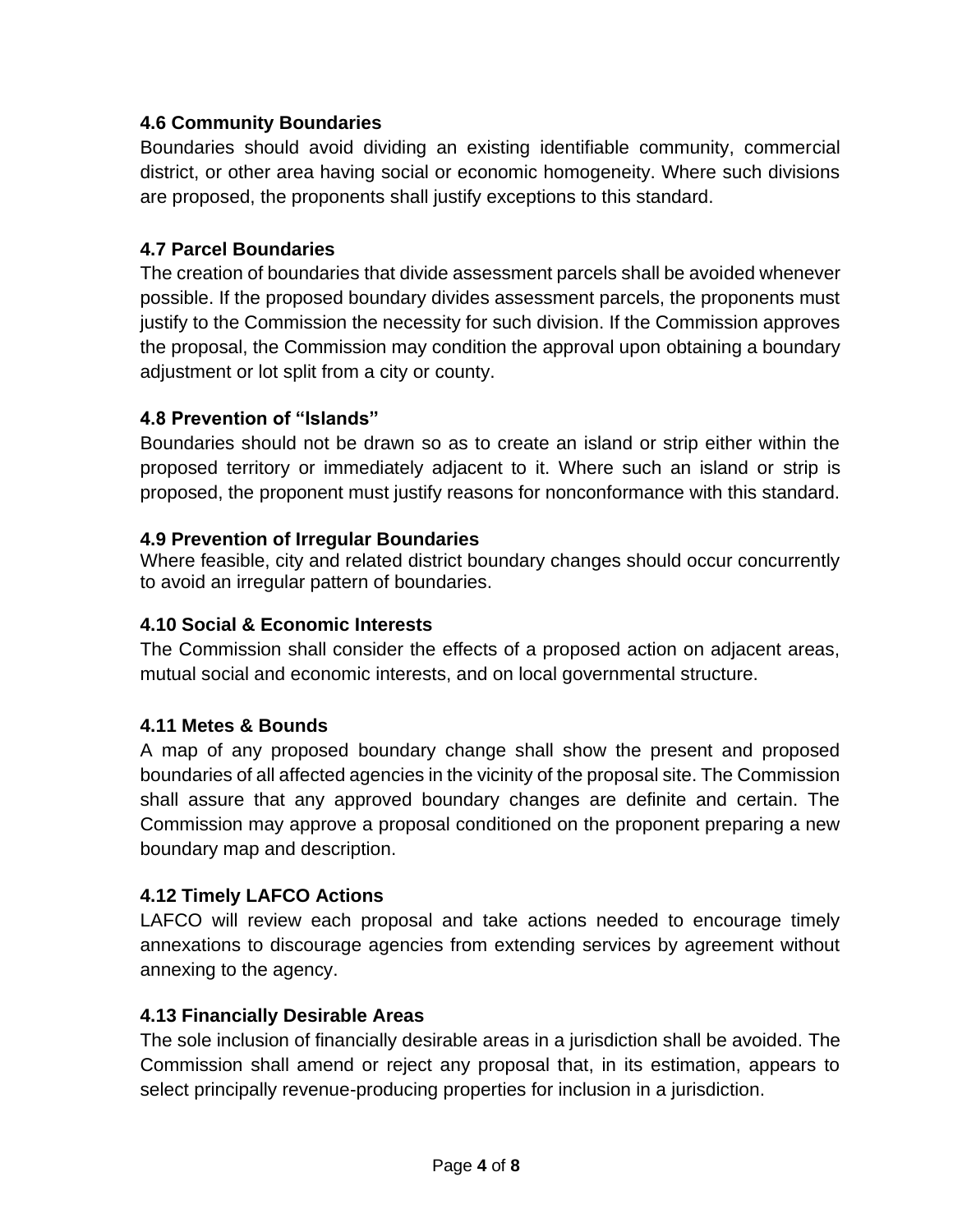## **4.14 City Jobs & Housing**

For city annexation proposals, if the city has more jobs than places for workers to live (jobs to employed residents ratio greater than 1.00) then a proposal which will directly result in urban development including new permanent employment may only be approved if sufficient land is designated for residential uses in the city's general plan to create a jobs/ housing balance.

The Commission will consider and may grant waivers to this standard in cases where all of the following situations exist:

- a) The territory being annexed is an island of incorporated territory and consistent with the definition of "island" in Government Code Section 56375;
- b) The proposal is consistent with the spheres of influence of all affected agencies; and
- c) The proposal has been initiated by resolution of the city which includes the subject property in its adopted sphere of influence.

## **5. AGRICULTURAL LANDS**

Urban growth shall be guided away from prime agricultural lands, unless such action would not promote planned, orderly, efficient development of an area.

#### **5.1 Smart Growth**

A change of organization is considered to promote the planned, orderly, and efficient development of an area when:

- a) It is consistent with the spheres of influence boundaries and policies adopted by LAFCO for the affected agencies; and
- b) It conforms to all other policies and standards contained herein.

#### **5.2 Infill Development**

LAFCO shall encourage the urbanization of vacant lands and non-prime agricultural lands within an agency's jurisdiction and within an agency's sphere of influence before the urbanization of lands outside the jurisdiction and outside the sphere of influence, and shall encourage detachments of prime agricultural lands and other open space lands from cities, water districts, and sewer districts if consistent with the affected agency's adopted sphere of influence.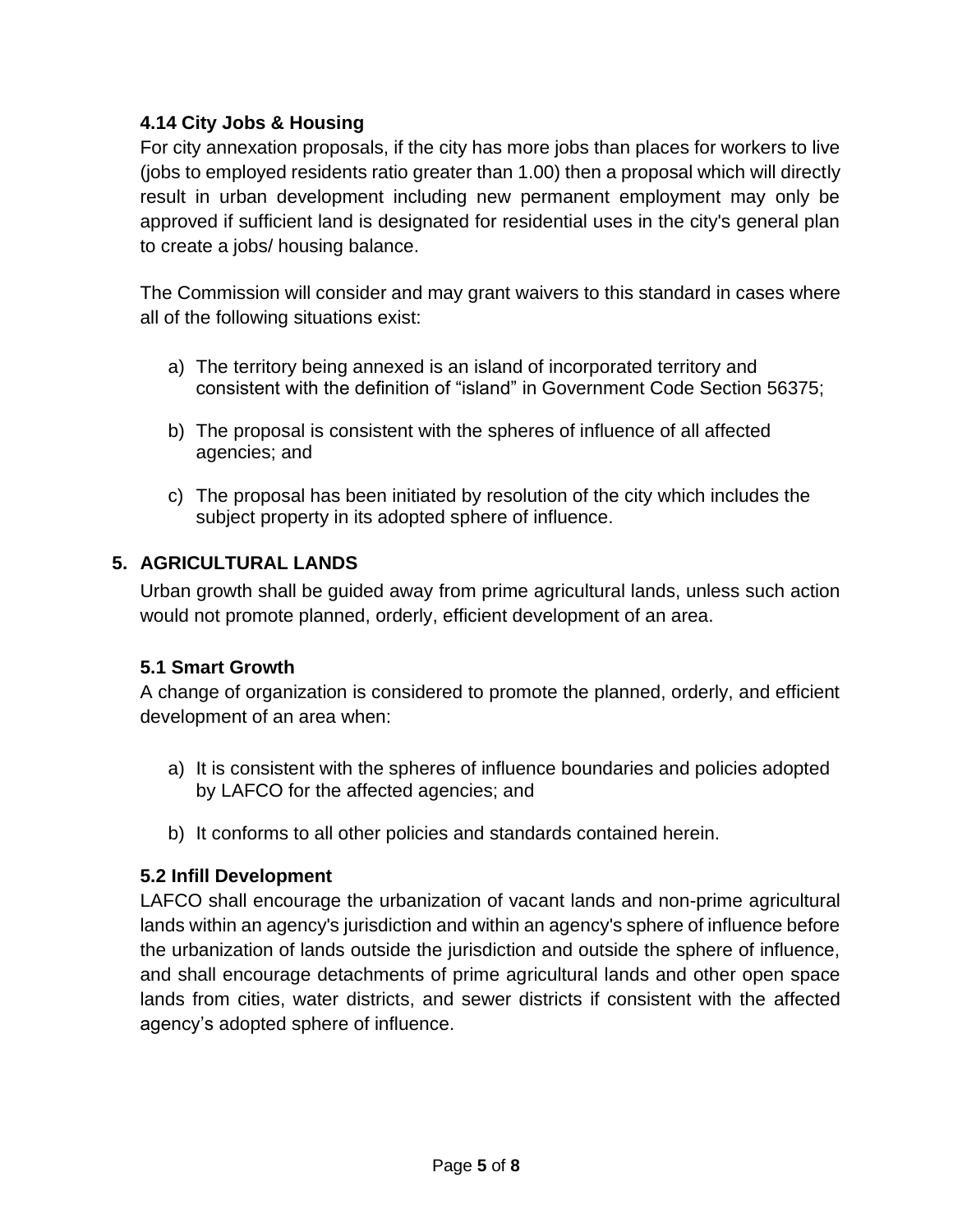#### **5.3 Ranking Urban Development on Open Spaces and/or Farmlands**  The priorities for urbanization are:

- a) open-space lands within existing boundaries;
- b) open-space lands within an adopted sphere of influence;
- c) prime agricultural lands within existing boundaries; and
- d) prime agricultural lands within an adopted sphere of influence.

#### **5.4 Urbanization of Prime Agricultural Lands**

Proposals involving urbanization of prime agricultural lands within adopted spheres of influence shall not be approved, unless it can be demonstrated that: (a) there is insufficient land in the market area for the type of land use proposed, and (b) there is no vacant land in the subject jurisdiction available for that type of use.

#### **6. WATER AND SEWER RESOURCES**

LAFCO recognizes that the water resources of Santa Cruz County are limited, and the Commission's objective is to ensure that its decisions relating to water do not lead to adverse impacts on the natural resources of Santa Cruz County. In reviewing boundary change applications, LAFCO shall be guided by the potential impacts of the proposal on water resources and will consider the efforts of the water agencies and land use agencies to maintain stream and river flows, promote high water quality of surface waters and groundwater, and reduce groundwater overdraft.

#### **6.1 Supply of Water**

In any proposal requiring water service, the Commission requires that the agency that will provide the water will need to demonstrate the availability of an adequate, reliable and sustainable supply of water.

- a) In cases where a basin is overdrafted or existing services are not sustainable, a boundary change proposal may be approved if there will be a net decrease in impacts on water resources;
- b) In cases where a phased development is proposed, the agency should demonstrate that adequate service capacity will be provided as needed for each phase;
- c) In cases where a proposed new service area will be served by an onsite water source, the proponent should demonstrate its adequacy (Government Code Section 56668(k)); and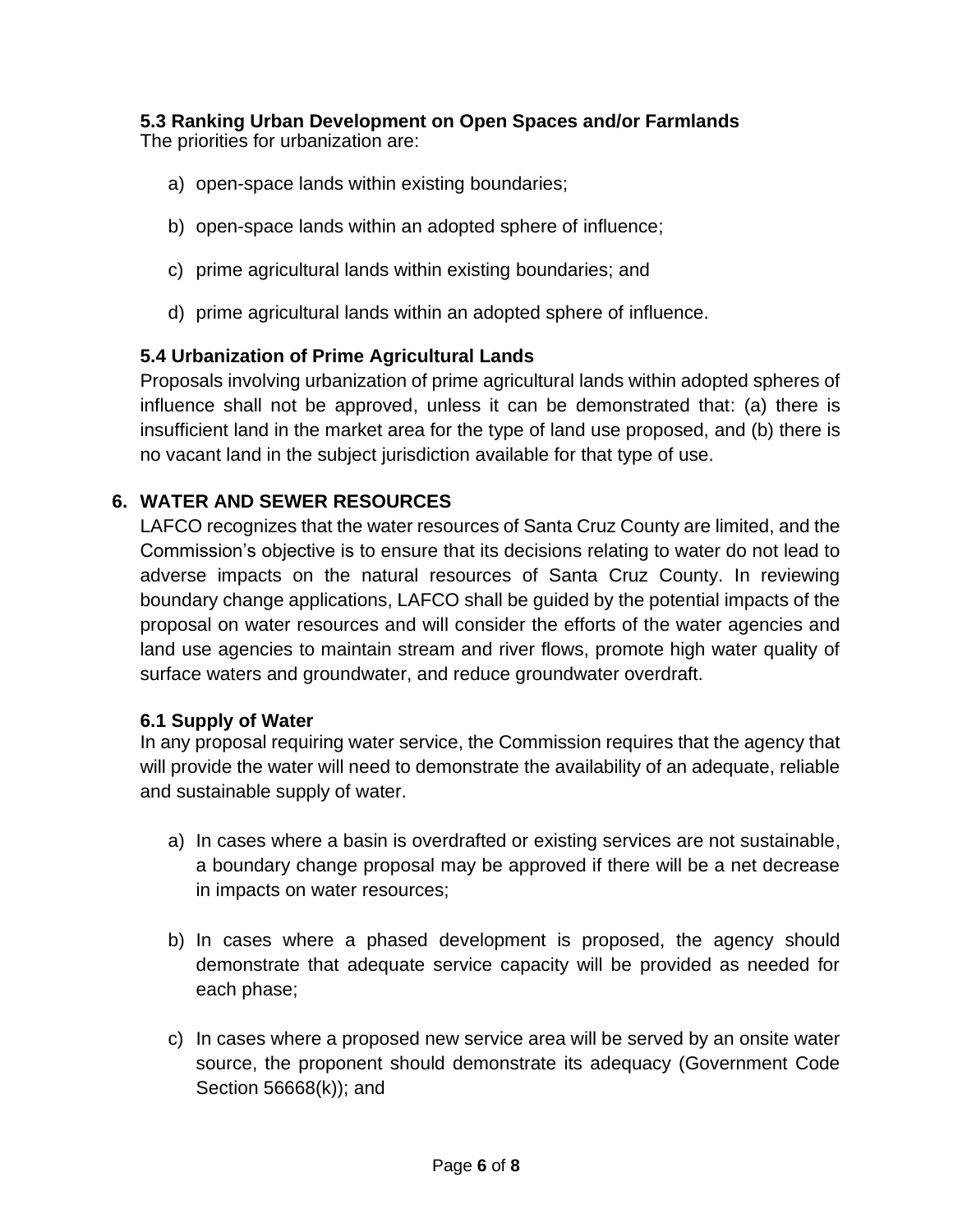d) In cases where the proposal's new water demand on the agency does not exceed the typical amount of water used by a single-family dwelling in the agency's service area, the Commission will not require that an "adequate, reliable, and sustainable" supply be demonstrated if the agency has a water conservation program and the program will be implemented as part of any new water service.

#### **6.2 Service Limitations**

It is the general policy of the Commission to disapprove annexations to water and sewer agencies (including cities that provide either service) while there is a connection moratorium or other similar service limitation involving the subject water or sewer service. The Commission will consider exceptions to this general policy on a case-by-case basis. The Commission may approve an annexation that meets one or more of the following criteria:

- a) To replace a private water source that has failed, such as a well that has gone dry. New service connections shall not be sized to accommodate more intensive development;
- b) To replace a septic system that has failed. New service connections shall not be sized to accommodate more intensive development;
- c) To implement a transfer of service between two existing agencies in a manner that is consistent with the adopted Spheres of Influence of those agencies; and/or
- d) To change a boundary, in a manner consistent with an adopted Sphere of Influence, so that an agency boundary does not divide a property that could only be conveyed under a single deed.

Between January 1, 1986, and the time the service limitation is totally lifted, the Commission shall limit the annexations so that the number of cumulative connections made under the above exemption criteria do not exceed 1% of the total agency's flow (as expressed in equivalent single family dwelling units) in service on January 1, 1986.

An additional criterion, not subject to the 1% cumulative impact limitation, is as follows:

e) To provide facilities or funding that will allow the agency to lift its service limitation.